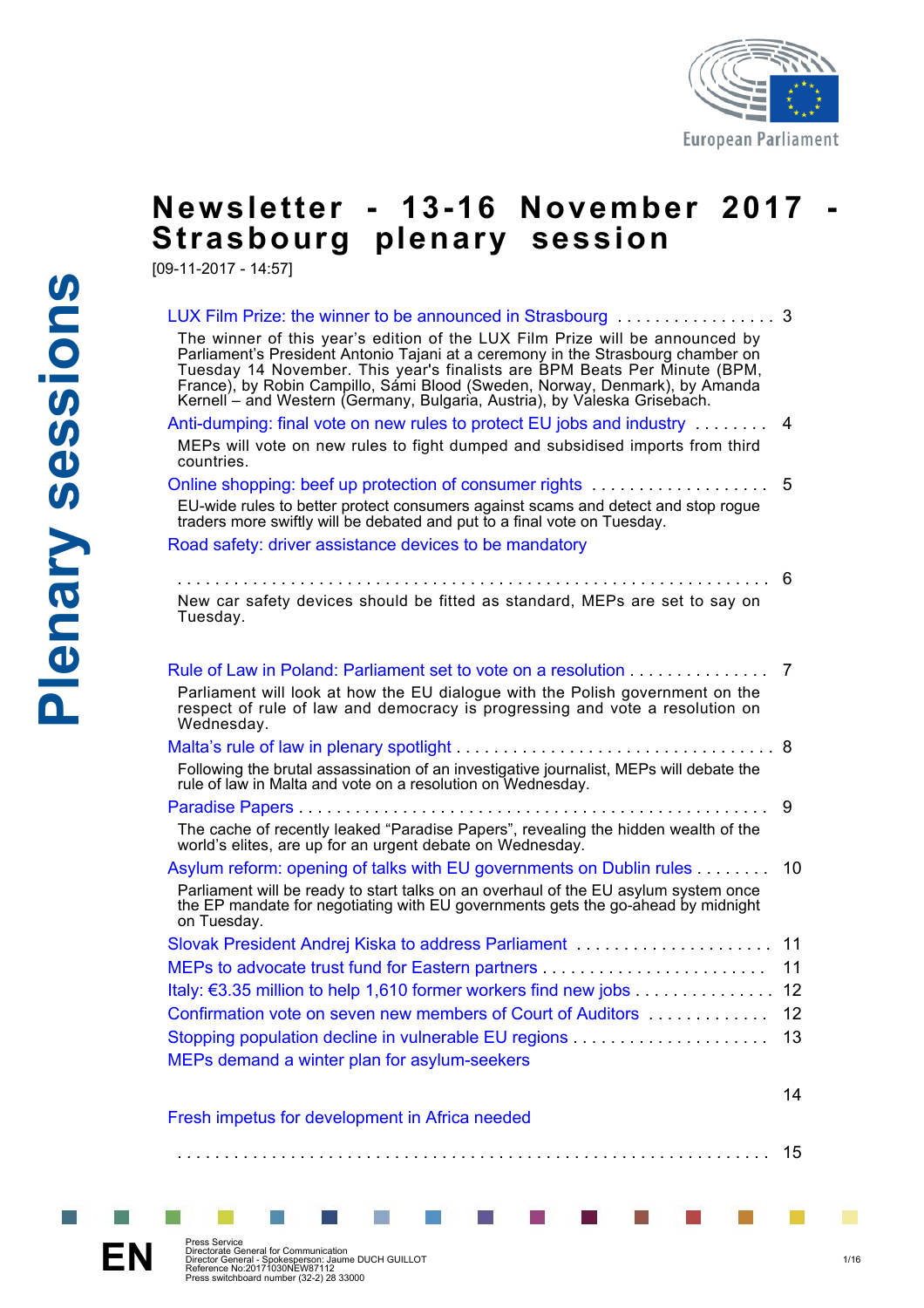Andrew BOREHAM BXL: [\(+32\) 2 28 42319](mailto:(+32) 2 28 42319) PORT: [\(+32\) 498 98 34 01](mailto:(+32) 498 98 34 01) EMAIL: [press-EN@europarl.europa.eu](mailto:press-EN@europarl.europa.eu)

Natalie Kate KONTOULIS

BXL: (+32) 2 28 43562<br>PORT: [\(+32\) 470 88 37 82](mailto:(+32) 470 88 37 82)

http://www.europarl.europa.eu/news/en/news-room/plenary

- [Draft agenda](http://www.europarl.europa.eu/plenary/en/agendas.html)
- [Follow the plenary live](http://www.europarl.europa.eu/ep-live/en/plenary)
- [EuroparlTV](http://europarltv.europa.eu/en/home.aspx)
- [Press conferences and other events](http://www.europarl.europa.eu/ep-live/en/schedule)
- [EP Audiovisual website](http://audiovisual.europarl.europa.eu/)
- [EP Newshub](http://www.epnewshub.eu/#/template=newslist&order=time&mp=0-0)
- [EPRS Plenary podcasts on key issues](http://www.europarl.europa.eu/rss/en/audio-podcasts.html)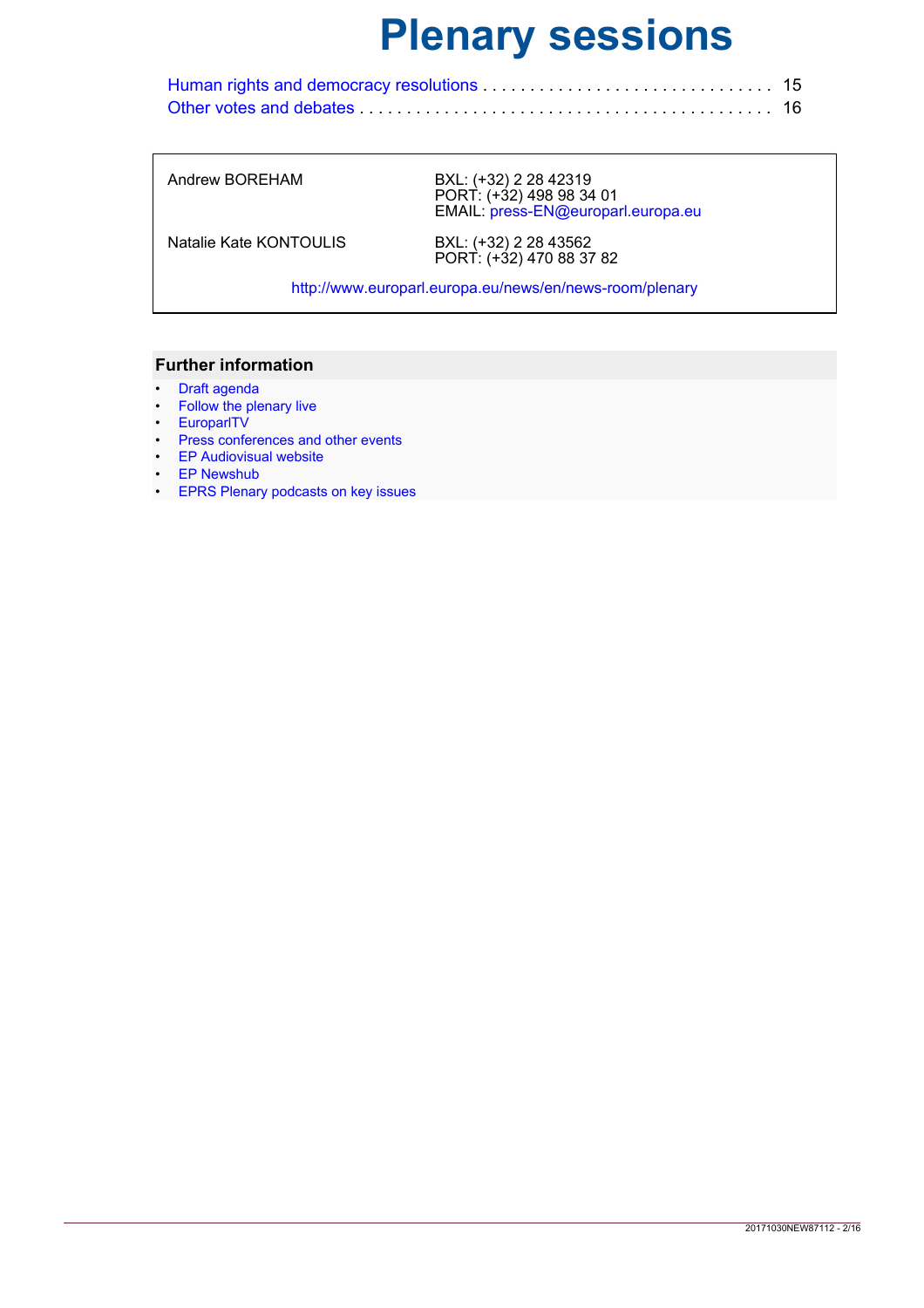### <span id="page-2-0"></span>**LUX Film Prize: the winner to be announced in Strasbourg**

**The winner of this year's edition of the LUX Film Prize will be announced by Parliament's President Antonio Tajani at a ceremony in the Strasbourg chamber on Tuesday 14 November. This year's finalists are BPM Beats Per Minute (BPM, France), by Robin Campillo, Sámi Blood (Sweden, Norway, Denmark), by Amanda Kernell – and Western (Germany, Bulgaria, Austria), by Valeska Grisebach.** 

The European Parliament pays for the three finalist films to be subtitled into all 24 EU official languages. The winner of the 2017 LUX Film Prize will be selected by MEPs. It will be adapted for the visually- and hearing-impaired and will be promoted during its international release.

#### **European promotion**

This year's LUX Film Days will make the most of the cooperation between the European Parliament Information Offices and the Creative Europe MEDIA Desks to strengthen visibility and broaden the films' audience.

A press conference with representatives of the three films is scheduled for 15.00 on Tuesday, 14 November, in Strasbourg.

Award ceremony : Tuesday, 14 November, at 12.00

Press conference Tuesday, 14 November, 15.00

#LuxPrize @LuxPrize

- [Lux prize webpage](http://luxprize.eu/home)
- [BPM \(Beats Per Minute\) by Robin Campillo \(France\)](http://www.luxprize.eu/node/629)
- [Sámi Blood, by Amanda Kernell \(Sweden, Norway, Denmark\)](http://www.luxprize.eu/node/636)
- [Western by Valeska Grisebach \(Germany, Bulgaria, Austria\)](http://www.luxprize.eu/node/644)
- [Audiovisual material for media: Lux Prize 2017](http://audiovisual.europarl.europa.eu/lux-prize-2017)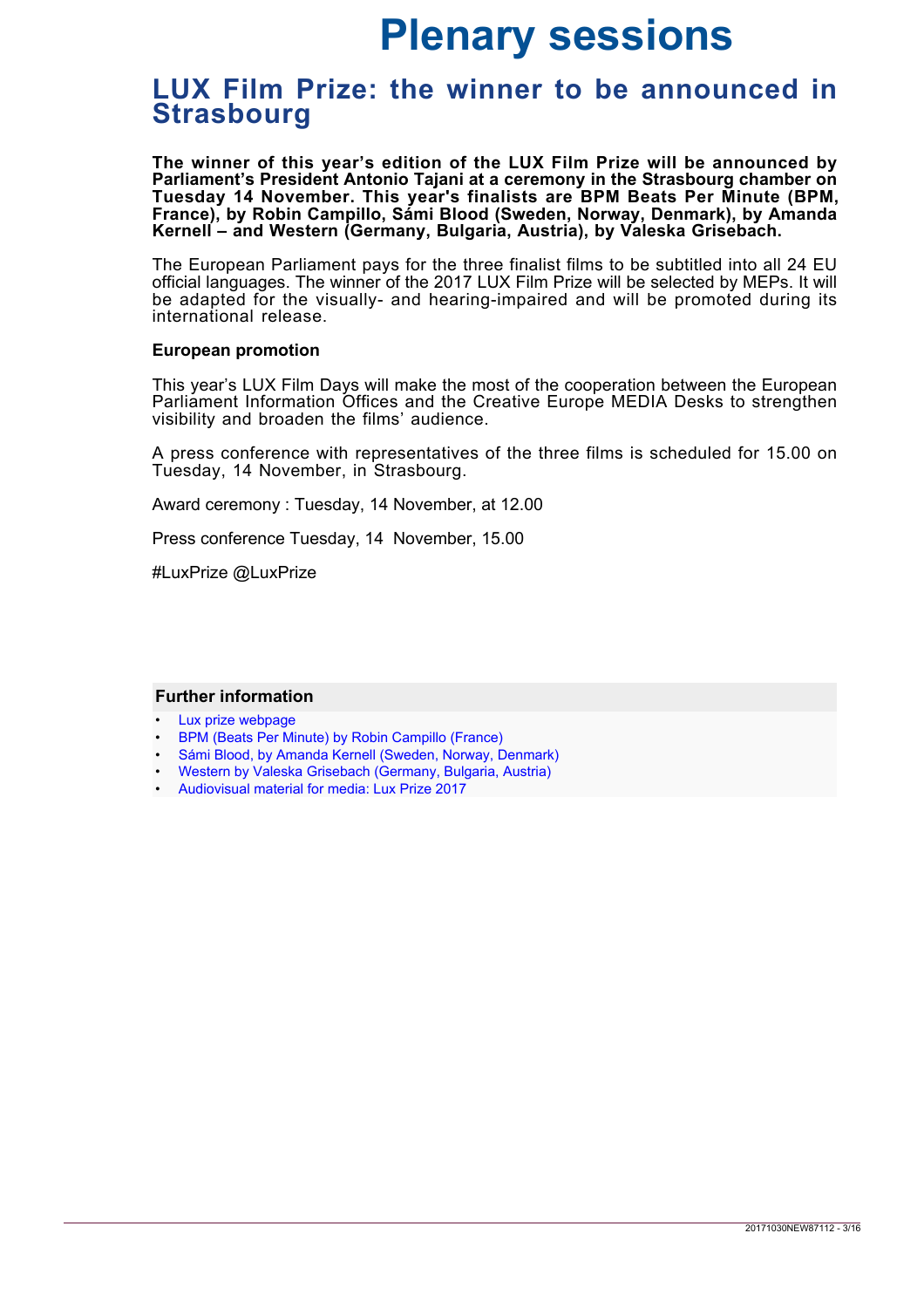### <span id="page-3-0"></span>**Anti-dumping: final vote on new rules to protect EU jobs and industry**

#### **MEPs will vote on new rules to fight dumped and subsidised imports from third countries.**

The aim is to counter unfair trade practices by third countries which interfere heavily in the economy. An informal agreement by MEPs and Council negotiators was reached on 3 October, but needs the approval of the full House to enter into force.

EU trade rules require trade partners and producers outside the EU to meet international labour and environmental standards and as such are unique in the world.

MEPs also made sure that EU firms will not have to provide any additional proof that their third- country rivals are dumping goods on the EU market, and that anti-dumping cases will take account of the economic and trade needs of EU small and medium-sized enterprises. Furthermore, EU trade unions will have the possibility to give input to decisions on trade defence measures.

#### **Quick facts**

EU jobs and firms have great difficulty in competing with cut-price imports from third countries that have excess production capacity and subsidised economies, mainly in the steel, aluminium, bicycles, cement, chemicals, ceramics, glass, paper and solar panels industries.

The new rules would enable the EU to respond to such unfair trade practices by targeting imports where prices are not market-based, due to state interference.

MEPs are also negotiating further plans to update the EU's "trade defence instruments" with a view to raising tariffs against dumped or subsidised imports from countries that do not interfere extensively in the economy.

Procedure: Co-decision, first reading with agreement

#### [2016/0351\(COD\)](http://www.europarl.europa.eu/oeil/popups/ficheprocedure.do?reference=2016/0351(COD)&l=en)

Debate: Tuesday, 14 November

Vote: Wednesday, 15 November

Press conference: Tuesday, 14 November at 16.00 with rapporteur Salvatore Cicu (EPP, IT) and committee chair Bernd Lange (S&D, DE)

#antidumping

- [Press release on informal agreement with ministers \(03.10.2017.\)](http://www.europarl.europa.eu/news/en/press-room/20171003IPR85229/eu-anti-dumping-measures-that-protect-jobs-meps-and-ministers-strike-deal)
- [EP Study: New trade rules for China? Opportunities and threats for the EU \(2016\)](http://www.europarl.europa.eu/RegData/etudes/STUD/2016/535021/EXPO_STU%282016%29535021_EN.pdf)
- [EU-China trade picture \(by the European Commission\)](http://ec.europa.eu/trade/policy/countries-and-regions/countries/china/)
- [Profile of rapporteur Salvatore Cicu \(EPP, IT\)](http://www.europarl.europa.eu/meps/en/124854/SALVATORE_CICU_home.html)
- [Audiovisual material for media](http://audiovisual.europarl.europa.eu/default.aspx)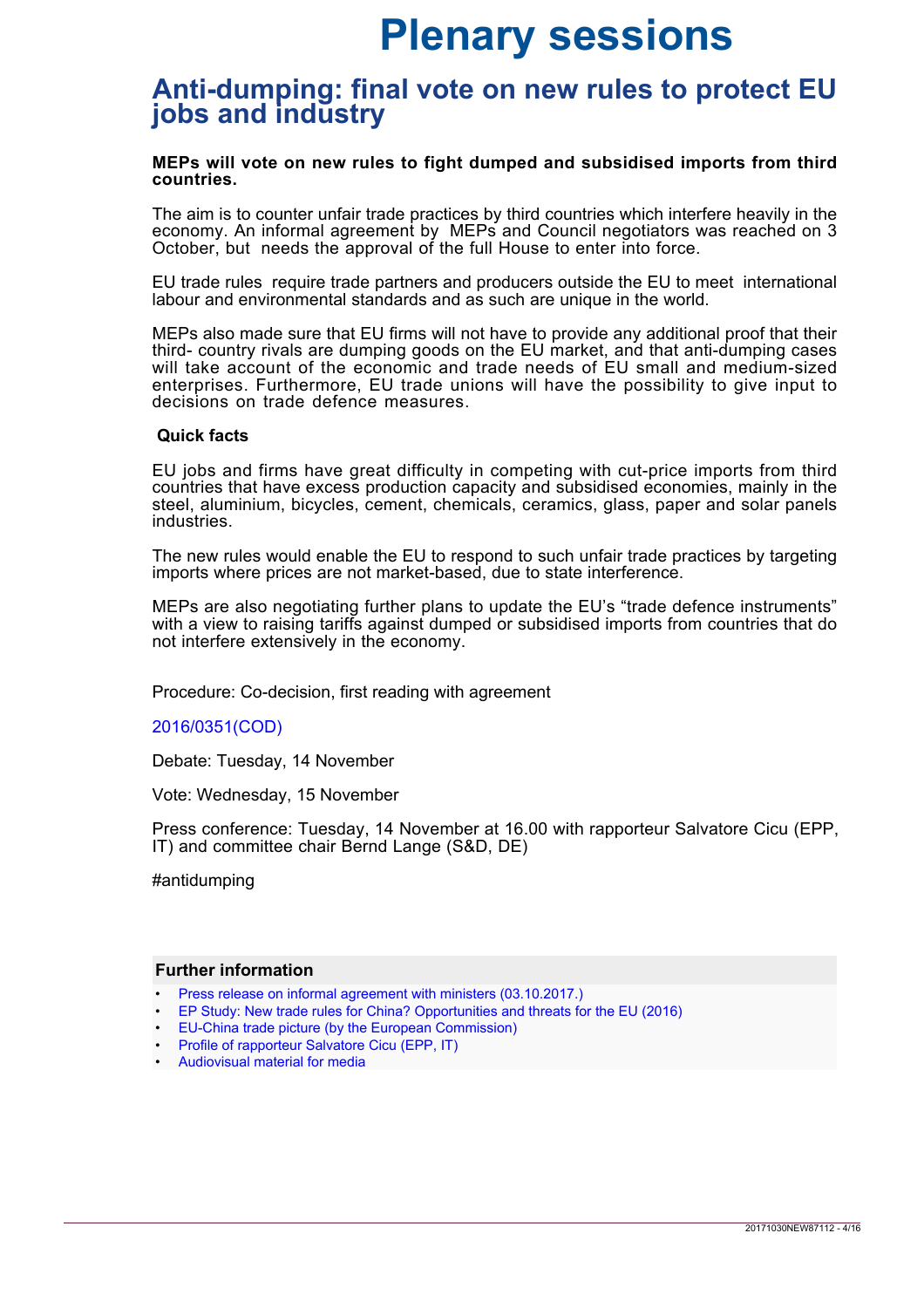### <span id="page-4-0"></span>**Online shopping: beef up protection of consumer rights**

**EU-wide rules to better protect consumers against scams and detect and stop rogue traders more swiftly will be debated and put to a final vote on Tuesday.** 

National enforcement authorities will have more powers to detect and halt [online breaches](http://ec.europa.eu/consumers/consumer_rights/unfair-trade/docs/cpc-factsheet_en.pdf) [of consumer protection laws](http://ec.europa.eu/consumers/consumer_rights/unfair-trade/docs/cpc-factsheet_en.pdf) and be able to coordinate better their actions across the EU, under the revised Consumer Protection Cooperation (CPC) regulation. Their investigation and enforcement powers must include, inter alia:

- requesting information from domain registrars and banks to identify rogue traders,
- purchasing goods or services as test purchases, including undercover ("mystery shopping"),
- imposing the explicit display of a warning or ordering the removal of digital content if there are no other effective means to stop an illegal practice,
- imposing penalties, such as fines, and
- informing consumers how to seek compensation.

#### *Context*

*A 2014 check found that 37% of e-commerce and booking websites for travel, entertainment, clothing, electronic goods and consumer credit services were in breach of EU consumer laws. This proposal is part of the e-commerce package presented by the EU Commission on 25 May 2016. Parliament and Council negotiators reached a provisional deal on the regulation on 21 June 2017.*

Procedure: Co-decision (Ordinary Legislative Procedure), first reading agreement

#### [2016/0148\(COD\)](http://www.europarl.europa.eu/oeil/popups/ficheprocedure.do?reference=2016/0148%28COD%29&l=en)

Debate: Tuesday, 14 November

Vote: Tuesday, 14 November

#ecommerce

- [Press release on the agreement \(21.06.2017\)](http://www.europarl.europa.eu/news/en/press-room/20170621IPR78025/ep-council-reach-deal-to-improve-the-enforcement-of-consumer-rights-in-the-eu)
- [Profile of rapporteur Olga Sehnalová \(S&D, CZ\)](http://www.europarl.europa.eu/meps/en/96718/OLGA_SEHNALOVA_home.html)
- [EP Research: Consumer Protection Cooperation](http://www.europarl.europa.eu/RegData/etudes/BRIE/2016/586676/EPRS_BRI(2016)586676_EN.pdf)
- [Audiovisual material for media](http://audiovisual.europarl.europa.eu/default.aspx)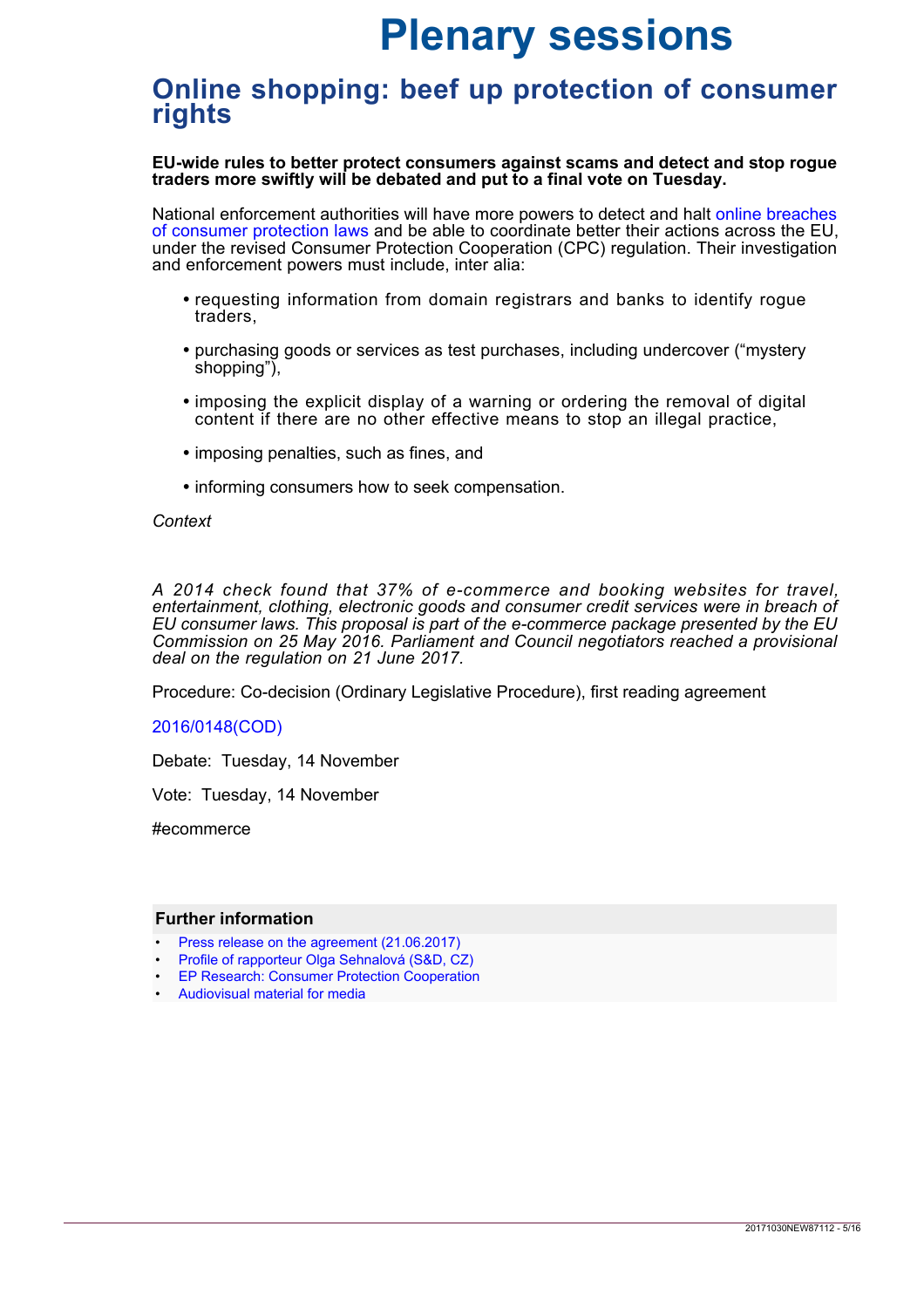### <span id="page-5-0"></span>**Road safety: driver assistance devices to be mandatory**

**New car safety devices should be fitted as standard, MEPs are set to say on Tuesday.**

Driver assistance devices such as speed-keeping, lane-keeping and automatic braking systems should be standard equipment in all new cars, vans, lorries and buses, says a draft resolution tabled by the Transport Committee.

MEPs are especially keen on technology designed to detect and help drivers to avoid pedestrians, cyclists and motorcyclists. For lorries and buses, MEPs want to make front, side and rear cameras and turning assistance systems compulsory to reduce blind spots.

They also want the EU Commission to look into setting the blood alcohol concentration limit at zero for all "new" and professional drivers.

Procedure: non-binding resolution

#### [2017/2085\(INI\)](http://www.europarl.europa.eu/oeil/popups/ficheprocedure.do?reference=2017/2085%28INI%29&l=en)

Debate: Monday, 13 November

Vote: Tuesday, 14 November

#carsafety

- [Draft resolution](http://www.europarl.europa.eu/sides/getDoc.do?type=REPORT&reference=A8-2017-0330&language=EN)
- [Press release after the vote in the EP transport committee \(12.10.2017\)](http://www.europarl.europa.eu/news/en/press-room/20171009IPR85645/mandatory-driver-assistance-systems-needed-to-protect-cyclists-and-pedestrians)
- [Profile of rapporteur Dieter-Lebrecht Koch \(EPP, DE\):](http://www.europarl.europa.eu/meps/en/1852/DIETER-LEBRECHT_KOCH_home.html)
- [Audiovisual material for media](http://audiovisual.europarl.europa.eu/default.aspx)
- [EC report on "Saving Lives: Boosting Car Safety in the EU" \(12.12.2016\)](http://eur-lex.europa.eu/legal-content/EN/TXT/?uri=CELEX%3A52016DC0787)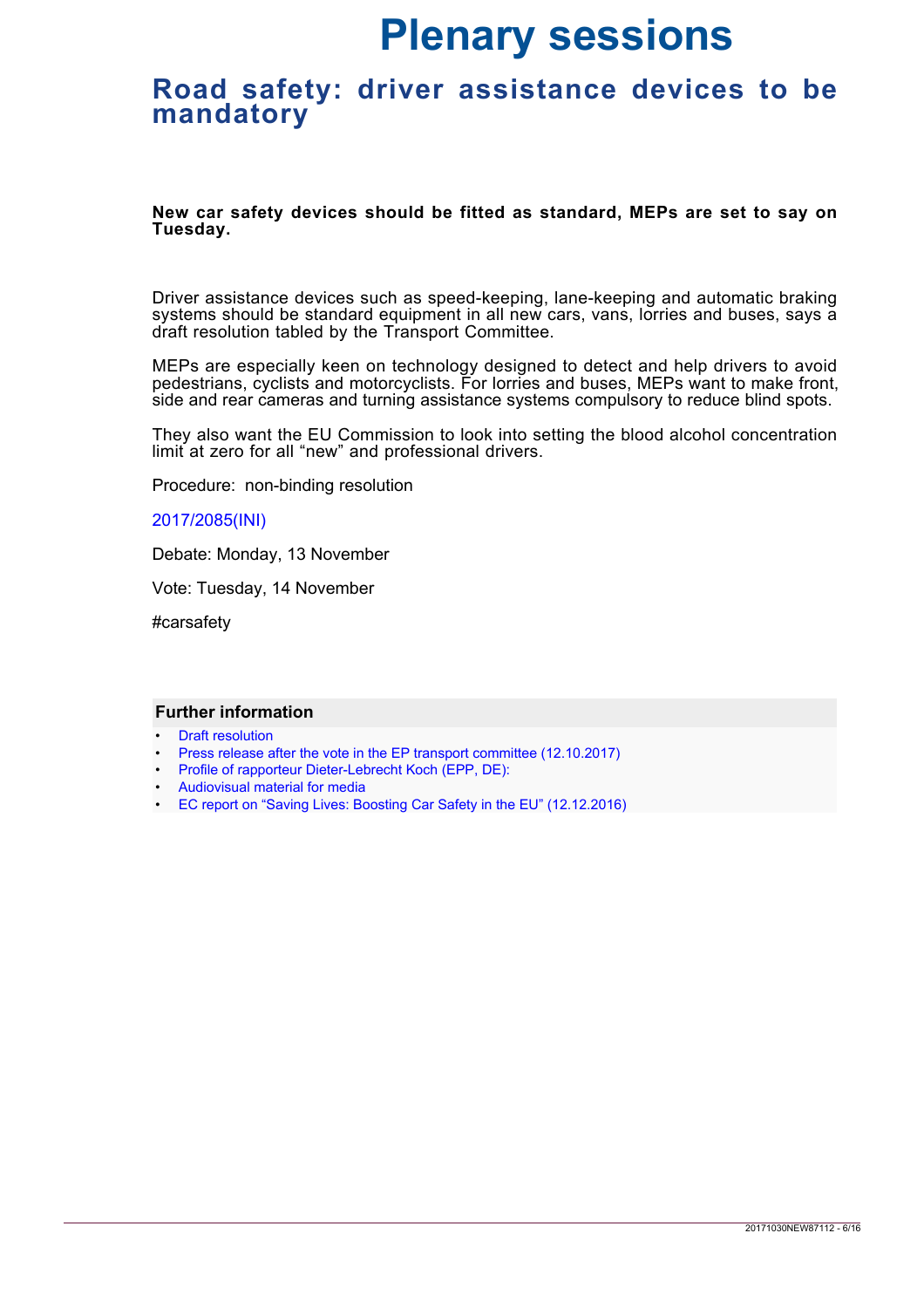### <span id="page-6-0"></span>**Rule of Law in Poland: Parliament set to vote on a resolution**

**Parliament will look at how the EU dialogue with the Polish government on the respect of rule of law and democracy is progressing and vote a resolution on Wednesday.** 

The Commission began investigating the situation in Poland under the "Framework for addressing systemic threats to the Rule of Law" on 13 January 2016.

Procedure: Statement by the Council and Commission, with a resolution

#### [2017/2931\(RSP\)](http://www.europarl.europa.eu/oeil/popups/ficheprocedure.do?lang=en&reference=2017/2931%28RSP%29)

Debate/vote: Wednesday, 15 November

#RuleofLaw #Poland

- [EC Communication: Framework for addressing systemic threats to the Rule of Law](http://eur-lex.europa.eu/legal-content/EN/TXT/?uri=CELEX:52014DC0158)
- [Poland and the Rule of Law Framework: Questions & Answers \(Commission's fact sheet, January 2016\)](http://europa.eu/rapid/press-release_MEMO-16-62_en.htm)
- [Civil Liberties, Justice and Home Affairs Committee](http://www.europarl.europa.eu/committees/pl/libe/home.html)
- **[EP Research briefing:](http://www.europarl.europa.eu/EPRS/EPRS-Briefing-573922-Understanding-EU-rule-of-law-mechanisms-FINAL.pdf)**
- [Audiovisual material for media: Rule of law](http://audiovisual.europarl.europa.eu/rule-law-poland)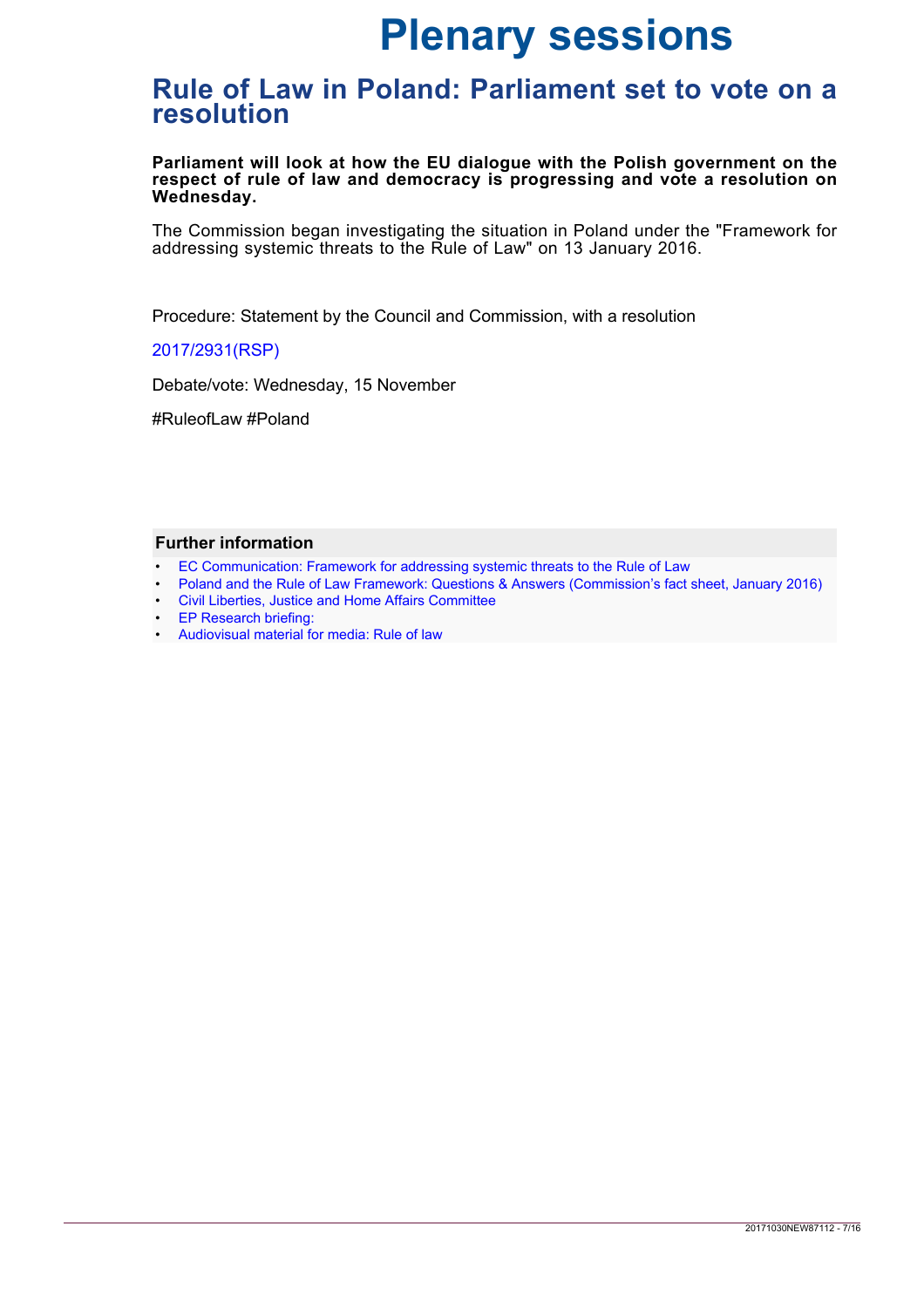### <span id="page-7-0"></span>**Malta's rule of law in plenary spotlight**

#### **Following the brutal assassination of an investigative journalist, MEPs will debate the rule of law in Malta and vote on a resolution on Wednesday.**

Tuesday's debate, the second on Malta in as many plenary sessions, comes in the wake of the assassination of the country's leading investigative blogger Daphne Caruana Galizia, and growing concerns that freedoms are being curtailed and that the judiciary and police are hostage to the executive.

Just after the debate, a ceremony in the presence of European Parliament President Antonio Tajani and Ms Caruana Galizia's family will be held to officially name the European Parliament's press conference room in Strasbourg in her honour. The press room in Brussels was named after the murdered Russian investigative journalist Anna Politkovskaya.

Also, the European Parliament political group leaders have agreed that in the coming weeks a delegation of MEPs should visit Malta to look into the situation on the ground.

Procedure: Council and Commission statements with resolution

[2017/2935\(RSP\)](http://www.europarl.europa.eu/oeil/popups/ficheprocedure.do?lang=en&reference=2017/2935%28RSP%29)

Debate: Tuesday, 14 November

Vote: Wednesday, 15 November

#RuleofLaw

- [Press release on debate on media freedoms in Malta \(24.10.2017\)](http://www.europarl.europa.eu/news/en/press-room/20171020IPR86555/meps-praise-daphne-caruana-galizia-and-call-for-concrete-actions)
- [Statement by EP President Antonio Tajani on assassination of Daphne Caruana Galizia](http://www.europarl.europa.eu/the-president/en/newsroom/statement-by-president-tajani-in-plenary-in-the-presence-of-the-family-of-daphne-caruana-galizia-30)
- [Audiovisual material for media : Malta press freedom](http://audiovisual.europarl.europa.eu/malta-press-freedom)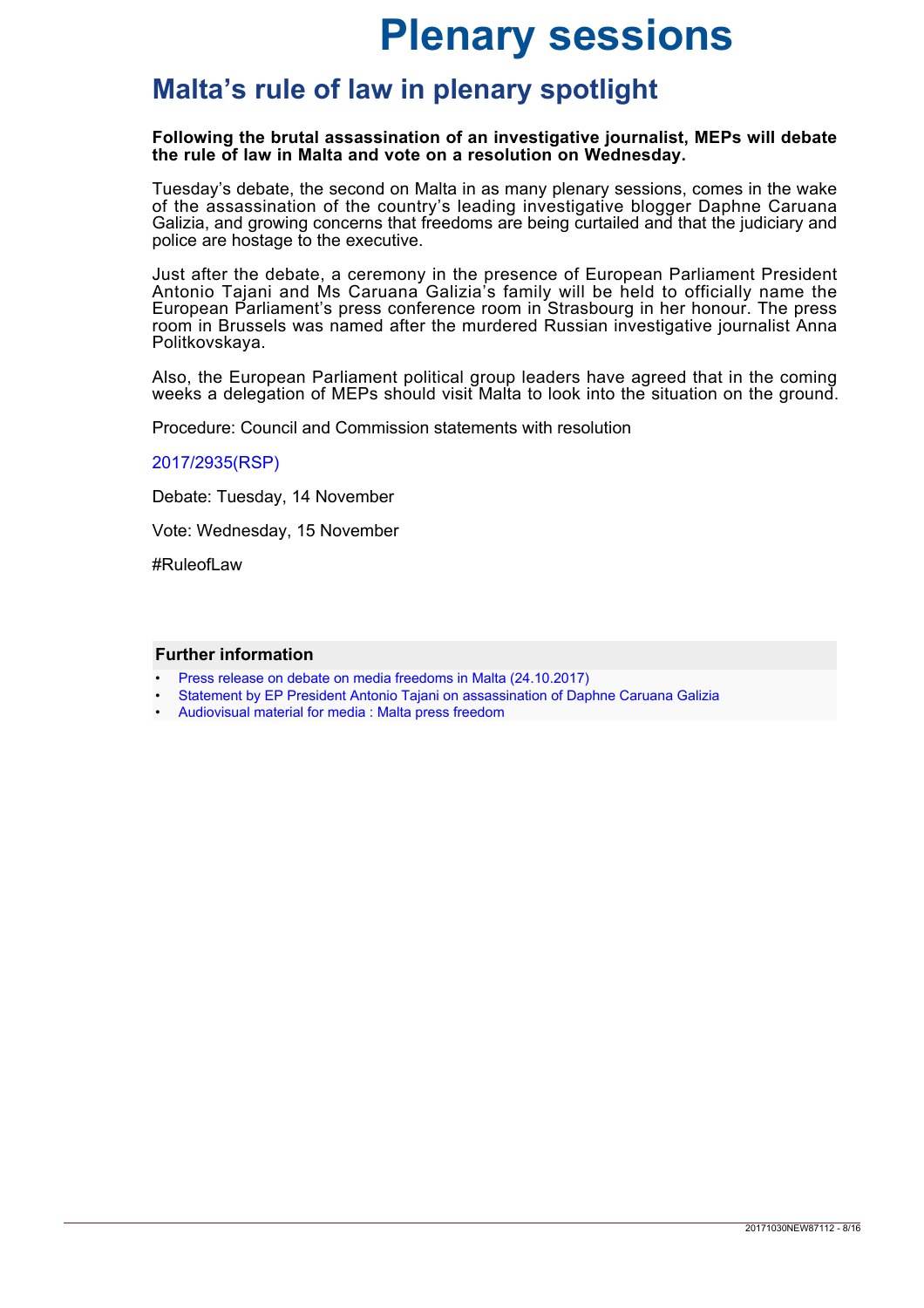## <span id="page-8-0"></span>**Paradise Papers**

#### **The cache of recently leaked "Paradise Papers", revealing the hidden wealth of the world's elites, are up for an urgent debate on Wednesday.**

The papers, compiled by an international consortium of investigative journalists, show how the super-rich shelter their wealth offshore and, in some cases, minimise their tax bills.

The European Parliament has, for many years, been in the forefront of the fight against money laundering and tax avoidance and evasion. Its [recommendations](http://www.europarl.europa.eu/sides/getDoc.do?pubRef=-//EP//TEXT+TA+P8-TA-2016-0310+0+DOC+XML+V0//EN&language=EN) to counter these practices were drawn up by a special committee on tax evasion (TAXE 2) and set out in a resolution voted on 6 July 2016.

The findings of a separate special committee set up in response to the "Panama Papers" will be put to a plenary vote in December.

Procedure: Council and Commission statements

Debate: Wednesday, 15 November

#ParadisePapers

- [Corporate taxation Parliament's work to create fair and transparent system](http://www.europarl.europa.eu/news/en/headlines/priorities/20150318TST35503)
- [Committee on Money laundering, tax avoidance and tax evasion](http://www.europarl.europa.eu/committees/en/pana/home.html)
- [Final report on the inquiry into money laundering, tax avoidance and tax evasion](http://www.europarl.europa.eu/cmsdata/131460/2017-11-08%20PANA%20Final%20Report.pdf)
- [Committee on Tax Rulings and other measures similar in nature or effect \(TAXE 2\)](http://www.europarl.europa.eu/committees/en/tax2/home.html)
- [Bringing transparency, coordination and convergence to corporate tax policies in the European Union](http://www.europarl.europa.eu/RegData/etudes/STUD/2015/558773/EPRS_STU%282015%29558773_EN.pdf)
- [Audiovisual material for media: Fight against tax fraud and evasion](http://audiovisual.europarl.europa.eu/fight-against-tax-fraud-and-evasion)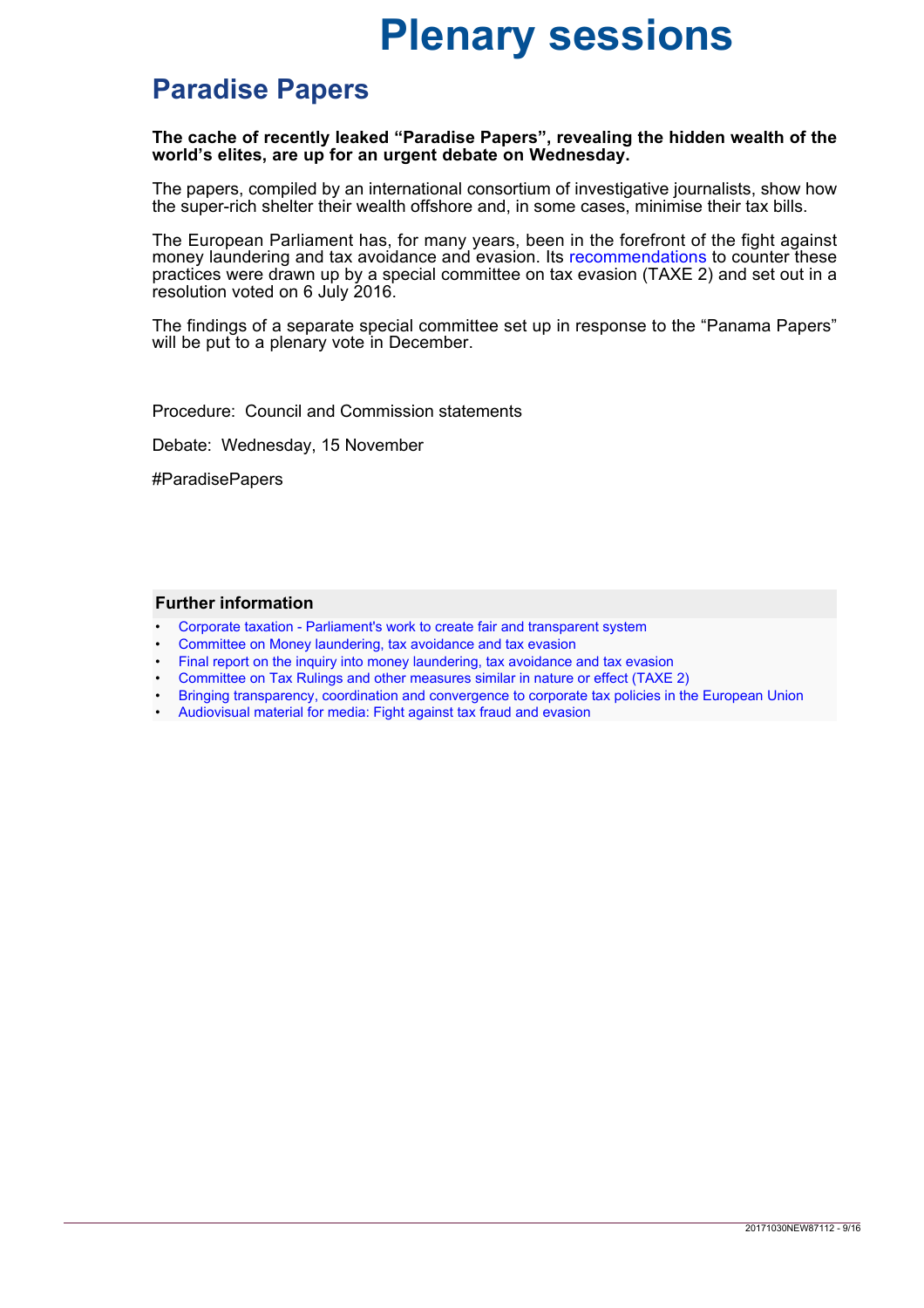### <span id="page-9-0"></span>**Asylum reform: opening of talks with EU governments on Dublin rules**

#### **Parliament will be ready to start talks on an overhaul of the EU asylum system once the EP mandate for negotiating with EU governments gets the go-ahead by midnight on Tuesday.**

The proposed changes in the so-called Dublin rules aim to remedy weaknesses in the current system and ensure that EU countries accept their fair share of responsibility for hosting asylum seekers in the EU.

With the reform, the country in which an asylum seeker first arrives would no longer be automatically and solely responsible for processing his or her asylum application. Instead, asylum seekers should be shared among all EU countries. To that end, an asylum seeker could be automatically and swiftly relocated to another EU country.

EU member states that do not accept their fair share of asylum seekers should face the risk of having their access to EU funds reduced.

The Civil Liberties Committee has adopted a package of amendments they want to introduce into the legislative proposal, which will be announced by Parliament's President at the opening of the session. If there are no objections by Tuesday midnight, the mandate will be deemed approved and negotiations can begin as soon as the member states have come to an agreement among each other.

#### *Quick facts*

*The Dublin regulation is the EU law that determines which EU country is responsible for processing an application for international protection. The right to apply for asylum is laid down in the Geneva Convention, which all EU member states have signed and which has been incorporated in the EU Treaties.*

Procedure: Mandate for negotiations (Co-decision, 1st reading)

[2016/0133\(COD\)](http://www.europarl.europa.eu/oeil/popups/ficheprocedure.do?reference=2016/0133%28COD%29&l=en)

#Dublin #MigrationEU

- [Press release on committee vote: All EU countries must take their fair share of asylum seekers](http://www.europarl.europa.eu/news/en/press-room/20171016IPR86161/all-eu-countries-must-take-their-fair-share-of-asylum-seekers) [\(19.10.2017\)](http://www.europarl.europa.eu/news/en/press-room/20171016IPR86161/all-eu-countries-must-take-their-fair-share-of-asylum-seekers)
- [Background note on the EU asylum policy: Reforming the Dublin rules to create a fairer system](http://www.europarl.europa.eu/pdfs/news/expert/background/20171019BKG86403/20171019BKG86403_en.pdf)
- [Profile of rapporteur Cecilia Wikström \(ALDE, SE\)](http://www.europarl.europa.eu/meps/en/96677/CECILIA_WIKSTROM_home.html)
- [Procedure file](http://www.europarl.europa.eu/oeil/popups/ficheprocedure.do?reference=2016/0133(COD)&l=en)
- [Wikström: asylum seekers should be fairly distributed in EU \(video and article\):](http://www.europarl.europa.eu/news/en/headlines/society/20171012STO85934/wikstrom-asylum-seekers-should-be-fairly-distributed-in-eu)
- [EP Research: Reform of the Dublin system EU legislation in progress:](https://epthinktank.eu/2017/02/09/reform-of-the-dublin-system-eu-legislation-in-progress/)
- [EP think tank: How the asylum procedure works in the EU:](http://www.europarl.europa.eu/thinktank/en/document.html?reference=EPRS_ATA(2017)599397)
- [Audiovisual material for media: European asylum system](http://audiovisual.europarl.europa.eu/european-asylum-system)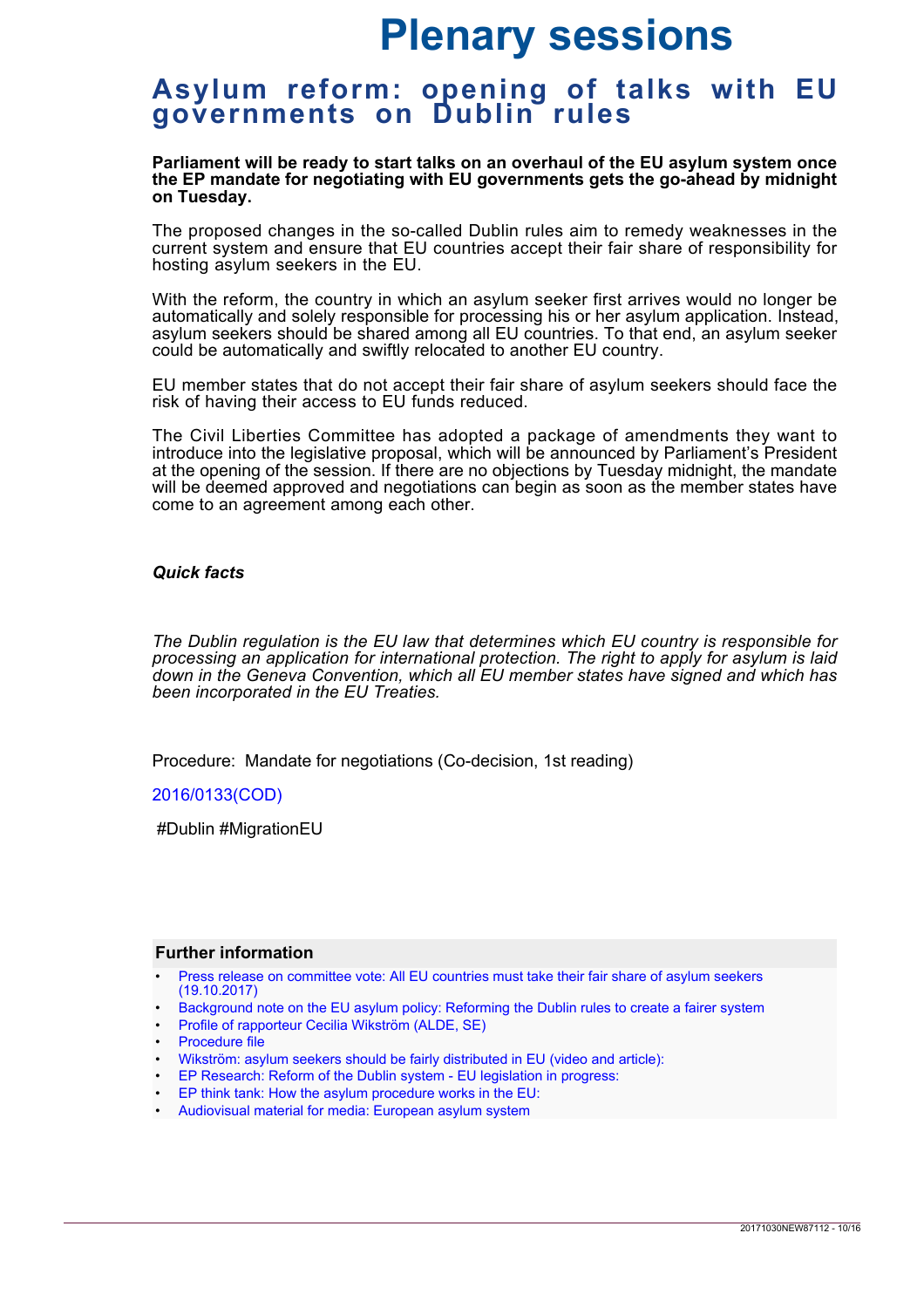### <span id="page-10-0"></span>**Slovak President Andrej Kiska to address Parliament**

**President of the Slovak Republic Andrej Kiska will address MEPs during a formal plenary sitting at noon on Wednesday.**

Mr Kiska, a former businessman and the co-founder of a charity that helps the families of children suffering from life-threatening diseases, was elected president in March 2014 as a non-partisan civic candidate. He assumed office in June 2014 for a term of five years.

Mr Kiska is the fourth President of the Slovak Republic and the third to be directly elected by the people. He will be the second Slovak President to deliver a speech in the Parliament, after Rudolf Schuster, who addressed the plenary in May 2001.

Following the 1989 Velvet Revolution and the break-up of Czechoslovakia in 1993, Slovakia became a member of the EU in 2004, joined the Schengen area in 2007 and adopted the euro as its currency in 2009. Slovakia held the Presidency of the EU Council for the first time in the second half of 2016.

Procedure: Formal sitting

Debate: Wednesday, 15 November, at 12.00

@Andrej\_Kiska

#### **Further information**

- [Website of the President of the Slovak Republic](https://www.prezident.sk/en/)
- [Slovak Presidency in the EU Council \(July-December 2016\)](http://www.eu2016.sk/en)
- [Audiovisual material for media: EU Slovakia](http://audiovisual.europarl.europa.eu/eu-slovakia)

### <span id="page-10-1"></span>**MEPs to advocate trust fund for Eastern partners**

#### **A trust fund for Ukraine, Georgia and Moldova should be a concrete result of the November 2017 Eastern Partnership Summit, MEPs are likely to stress in a debate on Tuesday and a vote on Wednesday.**

The draft resolution also recommends creating an "Eastern Partnership Plus" model for associated countries that have made substantial progress on EU-related reforms in order to offer them the possibilities of joining the Customs Union, Energy Union, Digital Union or even the Schengen area and abolishing mobile roaming tariffs.

The Eastern Partnership was launched in 2009 to deepen political and economic ties between the EU and the six Eastern European partners: Armenia, Azerbaijan, Belarus, Georgia, Moldova and Ukraine.

[The 5th Eastern Partnership summit](http://www.consilium.europa.eu/en/meetings/international-summit/2017/11/24/) will take place in Brussels on 24 November 2017.

Procedure: Non-legislative resolution

#### [2017/0130\(INI\)](http://www.europarl.europa.eu/oeil/popups/ficheprocedure.do?lang=en&reference=2017/2130%28INI%29)

Debate: Tuesday, 14 November

Vote: Wednesday, 15 November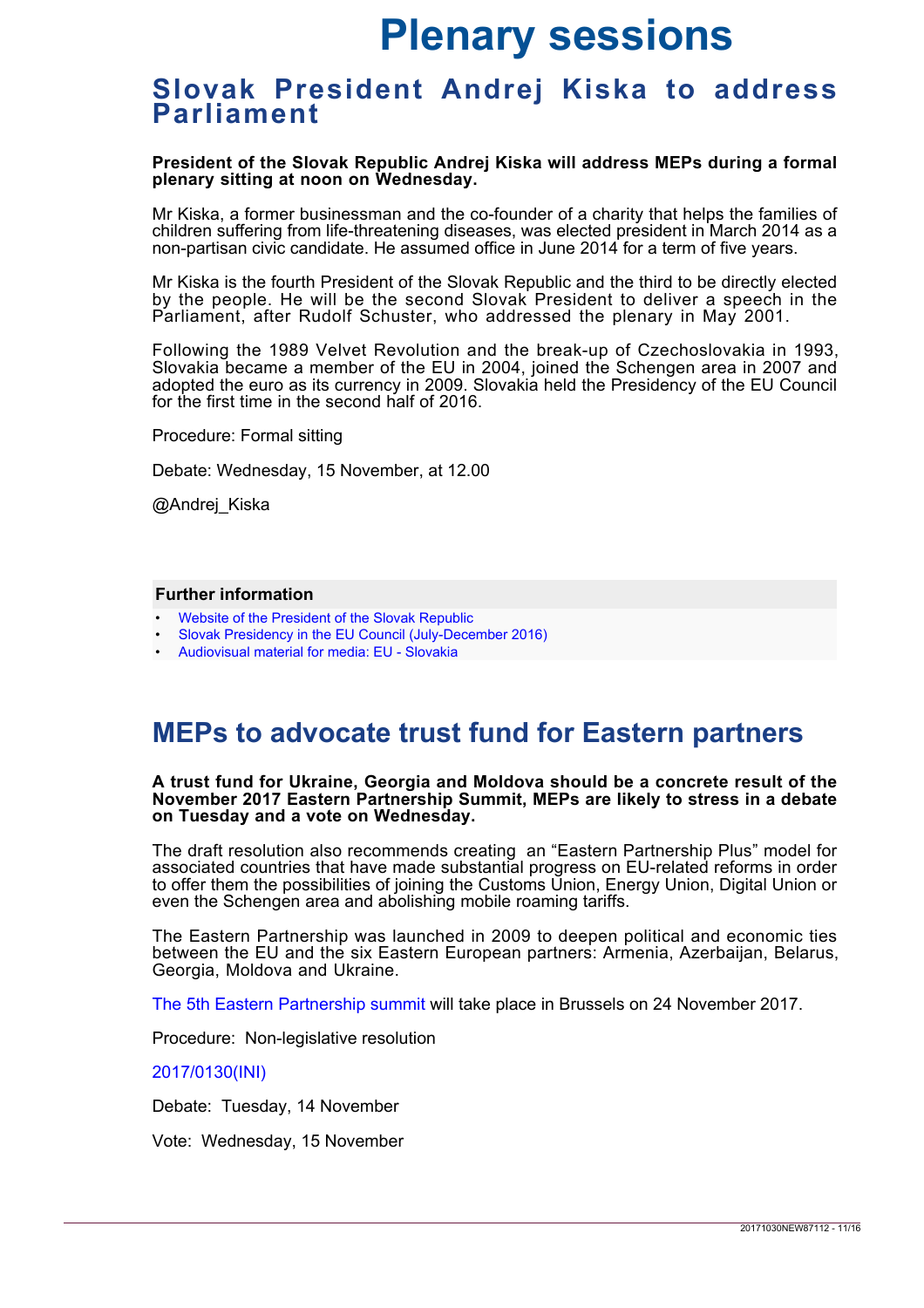#EaP #EasternPartnership

#### **Further information**

- [Draft resolution on the Eastern Partnership](http://www.europarl.europa.eu/sides/getDoc.do?pubRef=-%2f%2fEP%2f%2fTEXT%2bREPORT%2bA8-2017-0308%2b0%2bDOC%2bXML%2bV0%2f%2fEN&language=EN)
- [Press release on committee vote \(10.10.2017\)](http://www.europarl.europa.eu/news/en/press-room/20171009IPR85668/foreign-affairs-committee-meps-advocate-trust-fund-for-eastern-partners)
- [EP co-rapporteur Laima Andrikienė \(EPP, LT\)](http://www.europarl.europa.eu/meps/en/28276/LAIMA+LIUCIJA_ANDRIKIENE_home.html)
- [EP co-rapporteur Knut Fleckenstein \(S&D, DE\)](http://www.europarl.europa.eu/meps/en/96840/KNUT_FLECKENSTEIN_home.html)
- [Explaining Trust Funds for the Ukraine, Georgia and Moldova \[NOT YET ONLINE\]](http://www.europarl.europa.eu/news/en/headlines/eu-affairs/20171030STO87111)
- [November 2017 Eastern Partnership summit website](http://www.consilium.europa.eu/en/meetings/international-summit/2017/11/24/)
- [Audiovisual material for professionals](http://audiovisual.europarl.europa.eu/default.aspx)
- [Explaining Trust Funds for the Ukraine, Georgia and Moldova](http://www.europarl.europa.eu/news/en/headlines/world/20171030STO87111/meps-want-deeper-eu-ties-with-ukraine-georgia-and-moldova)

### <span id="page-11-0"></span>**Italy: €3.35 million to help 1,610 former workers find new jobs**

**EU job-search aid worth €3,347,370, for 1,610 workers made redundant by Almaviva Contact SpA, is up for a vote on Tuesday. The company was forced to close by increased pressure on prices, due to global competition.** 

Almaviva Contact SpA's revenue fell by 45% between 2011 and 2015, due to high labour costs and increased pressure on prices from growing worldwide competition. This forced the company, which offered customer experience services including call centre processes, to close its Rome work centre in late 2016, leaving 1,664 workers redundant, 1,610 of whom are eligible for the EU aid.

The aid would come from the [European Globalisation Adjustment Fund](http://ec.europa.eu/social/main.jsp?catId=326) (EGF).

Procedure: Budget

#### [2017/2200\(BUD\)](http://www.europarl.europa.eu/oeil/popups/ficheprocedure.do?lang=&reference=2017/2200%28BUD%29#tab-0)

Vote: Tuesday, 14 November

#EGF #EUBudget #EUFunds

#### **Further information**

- [Draft report](http://www.europarl.europa.eu/sides/getDoc.do?type=COMPARL&mode=XML&language=EN&reference=PE610.898)
- [Procedure file](http://www.europarl.europa.eu/oeil/popups/ficheprocedure.do?lang=&reference=2017/2200(BUD)#tab-0)
- [Profile of rapporteur Daniele Viotti \(S&D, IT\)](http://www.europarl.europa.eu/meps/en/124791/DANIELE_VIOTTI_home.html)
- [Audiovisual material for professionals: EU Italy](http://audiovisual.europarl.europa.eu/eu-italy)

### <span id="page-11-1"></span>**Confirmation vote on seven new members of Court of Auditors**

**Budgetary Control Committee MEPs already delivered a favourable opinion on the Italian, Finnish, Spanish, Danish, Portuguese and Bulgarian candidates in secret ballots, while refusing to endorse Mr Karel Pinxten from Belgium. Apart from the Finn all candidates already hold a CoA mandate and are seeking its renewal.**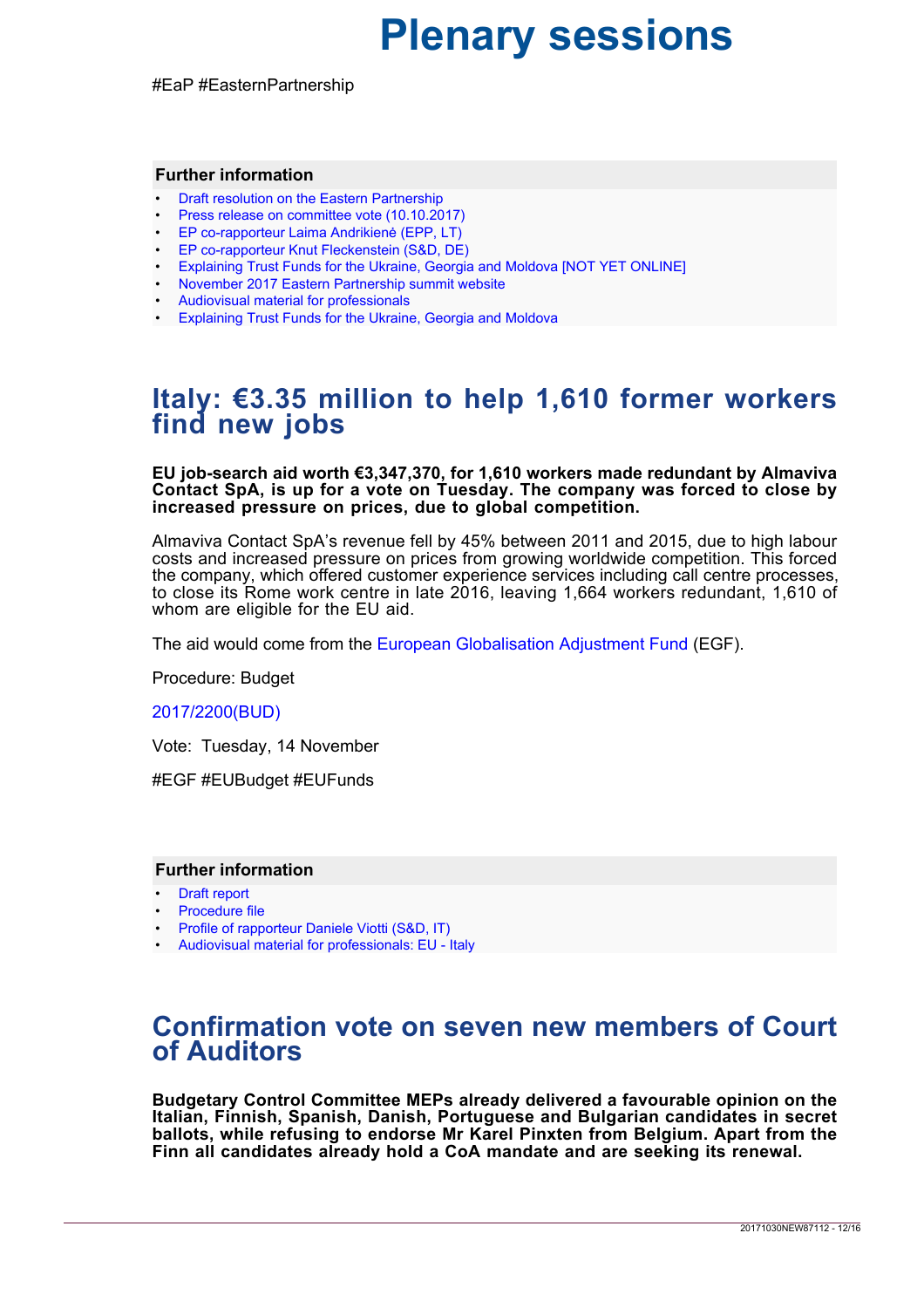If the full house adopts an unfavourable opinion on any of the candidates, the Council will be asked to withdraw the nomination and to submit a new candidate to Parliament.

The European [Court of Auditors](https://www.eca.europa.eu/en/Pages/ecadefault.aspx) has 28 members, one from each EU member state. They are appointed for a renewable term of six years. The Council, after consulting the European Parliament, decides on the candidate presented by each country.

Procedure: Consultation

[2017/0812\(NLE\) Belgium](http://www.europarl.europa.eu/oeil/popups/ficheprocedure.do?lang=en&reference=2017/0812%28NLE%29)

[2017/0813\(NLE\) Italy](http://www.europarl.europa.eu/oeil/popups/ficheprocedure.do?lang=en&reference=2017/0813%28NLE%29)

[2017/0814\(NLE\) Finland](http://www.europarl.europa.eu/oeil/popups/ficheprocedure.do?lang=en&reference=2017/0814%28NLE%29)

[2017/0815\(NLE\) Spain](http://www.europarl.europa.eu/oeil/popups/ficheprocedure.do?lang=en&reference=2017/0815%28NLE%29)

[2017/0816\(NLE\) Denmark](http://www.europarl.europa.eu/oeil/popups/ficheprocedure.do?reference=2017/0816(NLE)&l=en)

[2017/0817\(NLE\) Portugal](http://www.europarl.europa.eu/oeil/popups/ficheprocedure.do?reference=2017/0817(NLE)&l=en)

[2017/0818\(NLE\) Bulgaria](http://www.europarl.europa.eu/oeil/popups/ficheprocedure.do?reference=2017/0818(NLE)&l=en)

Vote: Wednesday, 15 November

#### **Further information**

- [Profile of rapporteur Indrek Tarand \(EST, Greens/EFA\)](http://www.europarl.europa.eu/meps/en/97136/INDREK_TARAND_home.html)
- [Procedure file: appointment of a Belgian member \(Karel Pinxten\)](http://www.europarl.europa.eu/oeil/popups/ficheprocedure.do?lang=en&reference=2017/0812%28NLE%29)
- [Procedure file: appointment of an Italian member \(Pietro Russo\)](http://www.europarl.europa.eu/oeil/popups/ficheprocedure.do?lang=en&reference=2017/0813%28NLE%29)
- [Procedure file: appointment of a Finnish member \(Hannu Takkula\)](http://www.europarl.europa.eu/oeil/popups/ficheprocedure.do?lang=en&reference=2017/0814%28NLE%29)
- [Procedure file: appointment of a Spanish member \(Baudilio Tomé Muguruza\)](http://www.europarl.europa.eu/oeil/popups/ficheprocedure.do?lang=en&reference=2017/0815%28NLE%29)

### <span id="page-12-0"></span>**Stopping population decline in vulnerable EU regions**

**MEPs want to give more help to regions with an ageing population, low birth rates and young people moving away due to limited job opportunities. To achieve this, they propose to make better use of cohesion policy and funds in a resolution to be voted on Tuesday.**

The main reasons for the shrinking population in a third of EU regions are an ageing population, low birth rates, and a shortage of skilled workers, but also a lack of employment prospects, which drives young people away.

According to a recent [EP study](http://www.europarl.europa.eu/RegData/etudes/etudes/join/2013/513981/IPOL-REGI_ET(2013)513981_EN.pdf), the areas most affected are located in central Europe, eastern Germany, southern Italy and northern Spain.

#### **Quick facts**

[Projected figures published by EUROSTAT](http://ec.europa.eu/eurostat/documents/3217494/7604195/KS-HA-16-001-EN-N.pdf) show an ageing Europe, as the share of the working-age population is expected to decrease in size from 65.5% of the total population in 2015 to 56.2% in 2080, while the proportion of those over 65 will increase, from 18.9% in 2015 to 28.7% in 2080.

Procedure: non-legislative resolution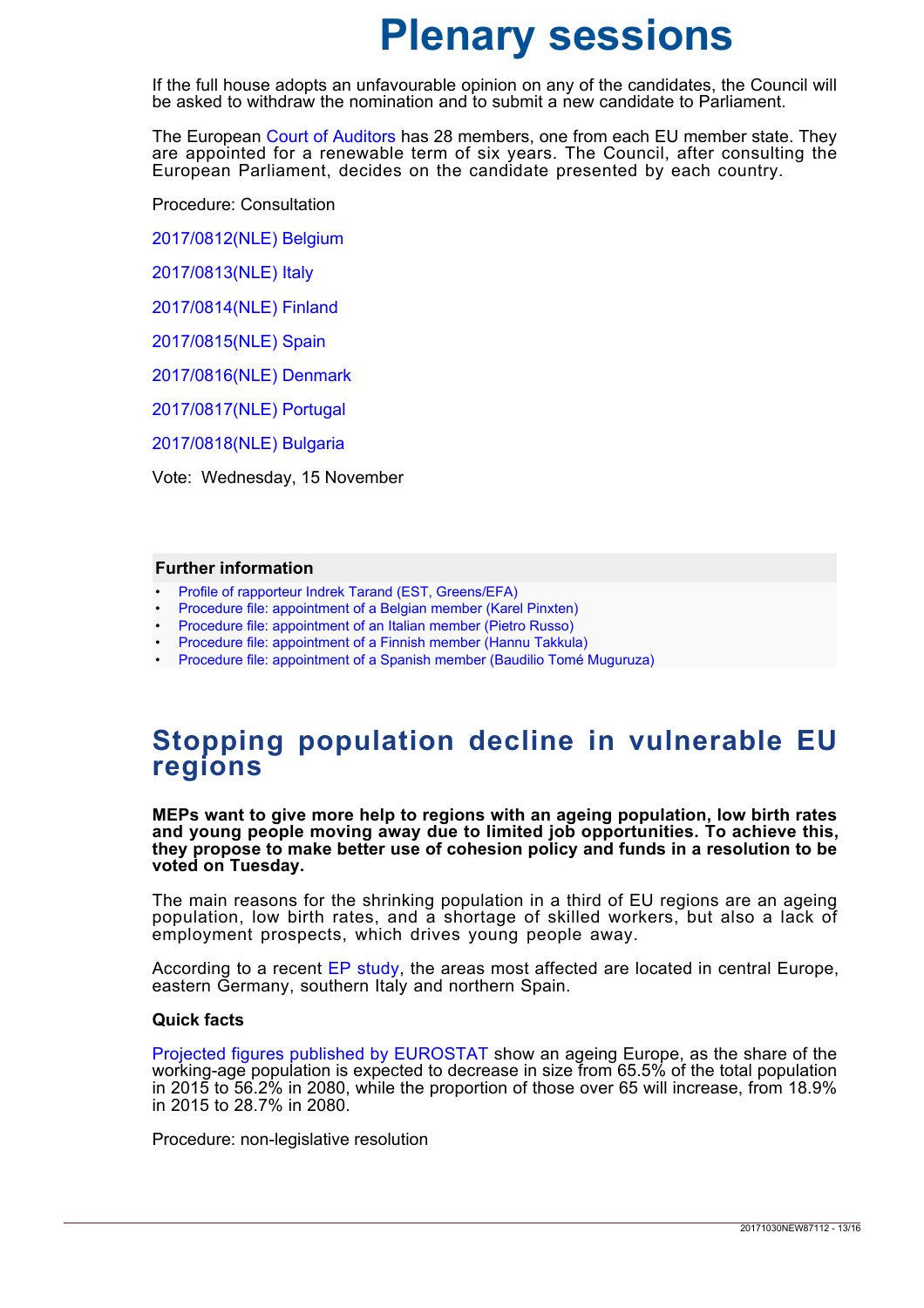#### [2016/2245\(INI\)](http://www.europarl.europa.eu/oeil/popups/ficheprocedure.do?reference=2016/2245%28INI%29&l=en)

Debate: Monday, 13 November Vote: Tuesday, 14 November Press conference: Tuesday, 14 November at 14.30 #cohesionpolicy

#### **Further information**

- [Draft resolution on the use of cohesion policy instruments by regions to address demographic change](http://www.europarl.europa.eu/sides/getDoc.do?type=REPORT&reference=A8-2017-0329&language=EN)
- [Profile of rapporteur Iratxe GARCÍA PÉREZ \(S&D, ES\)](http://www.europarl.europa.eu/meps/en/28298/IRATXE_GARCIA+PEREZ_home.html)
- [EP Study on how regional and cohesion policies can tackle demographic challenges](http://www.europarl.europa.eu/RegData/etudes/etudes/join/2013/513981/IPOL-REGI_ET(2013)513981_EN.pdf)
- [EP briefing note: Sparsely populated and underpopulated areas](http://www.europarl.europa.eu/RegData/etudes/BRIE/2016/586632/EPRS_BRI(2016)586632_EN.pdf)
- [Audiovisual material for media](http://audiovisual.europarl.europa.eu/default.aspx)

## <span id="page-13-0"></span>**MEPs demand a winter plan for asylum-seekers**

**MEPs will call for a winter plan to create safe conditions for thousands of asylum seekers across the EU as the cold approaches. They will discuss on Wednesday morning with the Council and the Commission measures to prevent a humanitarian crisis.**

In a [report published last April](https://www.eca.europa.eu/en/Pages/DocItem.aspx?did=41222), the Court of Auditors noted that the situation in the hotspots both in Italy and Greece, the two Member States with the highest number of arrivals, was not adequate, pointing particularly to the overcrowding on the islands of Lesvos, Chios and Samos.

#### **Quick data**

As part of the emergency relocation measures agreed by the EU, [21,229 asylum seekers](https://ec.europa.eu/home-affairs/sites/homeaffairs/files/what-we-do/policies/european-agenda-migration/press-material/docs/state_of_play_-_relocation_en.pdf) [have been transferred](https://ec.europa.eu/home-affairs/sites/homeaffairs/files/what-we-do/policies/european-agenda-migration/press-material/docs/state_of_play_-_relocation_en.pdf) in the last two years from Greece to other EU member states, but around 50,000 are still in the country. In the case of Italy, 10,243 have so far been moved to other countries in the EU.

Since the beginning of this year, [114,112 migrants and asylum-seekers have arrived](https://data2.unhcr.org/en/situations/mediterranean/location/5205) by boat to Italy, making it the main arrival point to Europe. The Greek islands have received in the same period 24,739 persons, but there has recently been a [spike in arrivals](https://data2.unhcr.org/en/situations/mediterranean/location/5179), with 4,886 people crossing from Turkey in September and 4,134 in October, the highest numbers since the signature of the EU-Turkey statement in March 2016.

Several NGOs, including Human Rights Watch, Amnesty International and Oxfam, recently [wrote to Prime Minister Tsipras,](https://www.hrw.org/news/2017/10/23/joint-letter-prime-minister-tsipras-re-deteriorating-conditions-asylum-seekers) criticising the fact that the Greek islands have been transformed into places of "indefinite confinement" for asylum seekers and warning of their deteriorating living conditions. Ahead of the colder season, many people in the Greek camps are still living in summer tents.

Procedure: Council and Commission statements, without resolution

Debate: Wednesday, 15 November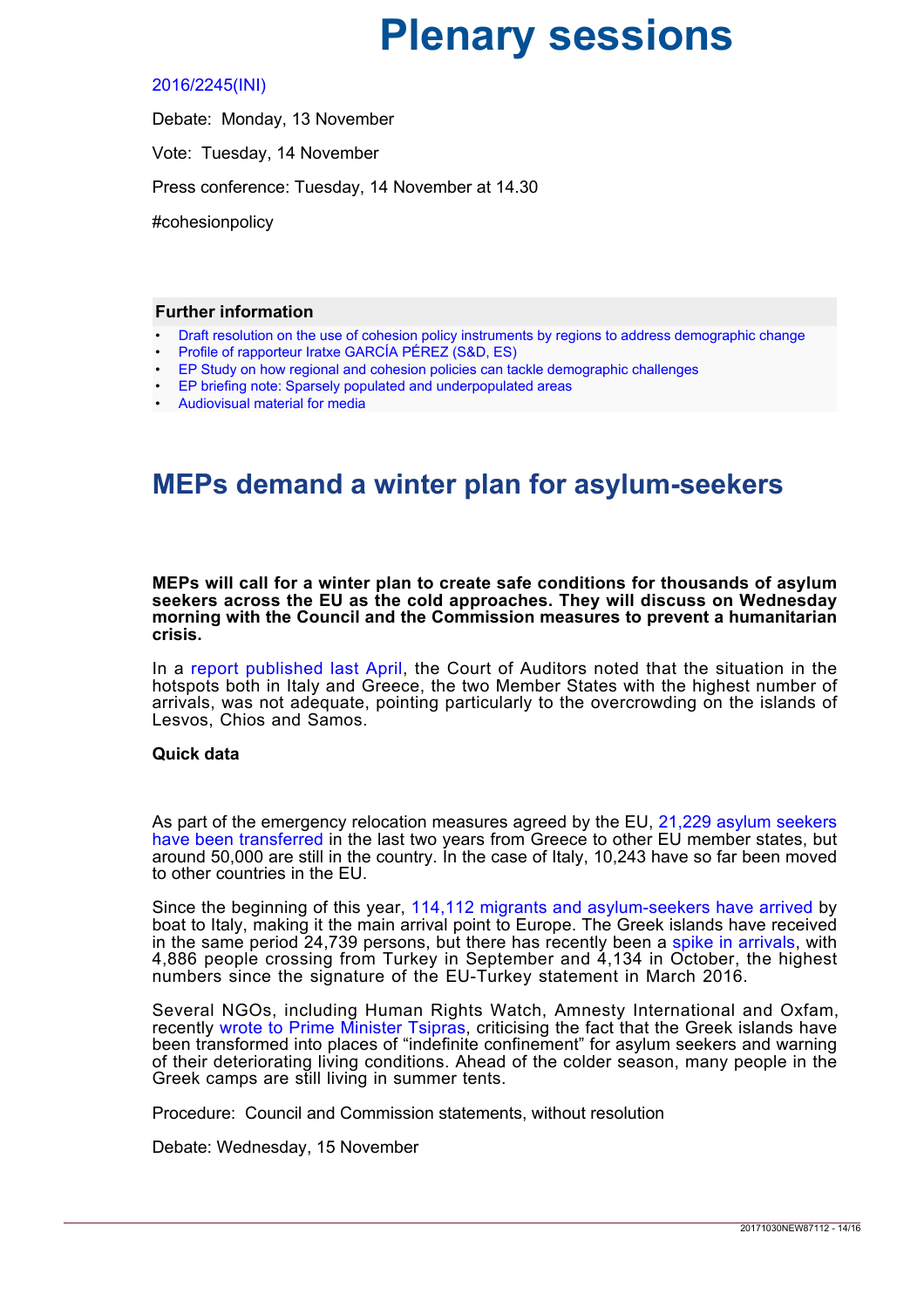#### **Further information**

- [MEPs demand emergency winter aid and transfers to other EU countries \(debate in plenary, 18.01.2017\)](http://www.europarl.europa.eu/news/en/press-room/20170113IPR58030/refugees-meps-demand-emergency-winter-aid-and-transfers-to-other-eu-countries)
- [Audiovisual material for media](http://audiovisual.europarl.europa.eu/migration)

## <span id="page-14-0"></span>**Fresh impetus for development in Africa needed**

**Economic, migratory and social problems, coupled with protracted crises, require new responses and better cooperation between the African Union and the EU, says a draft resolution to be voted on Thursday.**

In order to give a fresh impetus to cooperation and the development of African nations, MEPs recommend a new EU-Africa strategy stepping up European peace and security actions, offering more substantial help in combating climate change and scaling up EU support for sustainable agriculture and national education systems.

MEPs will also urge member states to live up to their promises to finance an [EU trust fund](https://ec.europa.eu/europeaid/regions/africa/eu-emergency-trust-fund-africa_en) but linking development aid to the respect of the rule of law, human rights and anticorruption measures.

In July, Parliament [gave its green light to an EU investment plan](http://www.europarl.europa.eu/news/en/press-room/20170629IPR78662/eu-investment-plan-on-track-to-tackle-root-causes-of-migration) tackling root causes of migration in Africa, but warned that aid money must foster development and not be used to stop refugees.

A [high-level conference on Africa,](http://www.europarl.europa.eu/news/en/headlines/eu-affairs/20171024STO86762/parliament-organises-conference-on-young-people-in-africa) hosted by the European Parliament, will take place in Brussels on 22 November in the run-up to the [Africa-EU summit](http://www.africa-eu-partnership.org/en/about-us/how-it-works/africa-eu-summit) at the end of November in Abidjan, Ivory Coast.

Procedure: non-legislative resolution

#### [2017/2083\(INI\)](http://www.europarl.europa.eu/oeil/popups/ficheprocedure.do?reference=2017/2083%28INI%29&l=en)

Debate: Tuesday, 14 November

Vote: Thursday, 16 November

#Africa #SDGs

#### **Further information**

- [Press release: EU investment plan on track to tackle root causes of migration in Africa \(July, 2017\)](http://www.europarl.europa.eu/news/en/press-room/20170629IPR78662/eu-investment-plan-on-track-to-tackle-root-causes-of-migration)
- [EP Resolution of October 2016 on 'The future of ACP-EU relations beyond 2020'](http://www.europarl.europa.eu/sides/getDoc.do?type=TA&language=EN&reference=P8-TA-2016-0371)
- [The EU and Africa \[What Think Tanks are thinking\]](https://epthinktank.eu/2016/01/08/the-eu-and-africa-what-think-tanks-are-thinking/)
- [Profile of rapporteur Maurice Ponga \(EPP, FR\)](http://www.europarl.europa.eu/meps/en/96931.html)
- [Committee on Development](http://www.europarl.europa.eu/committees/en/deve/home.html)

## <span id="page-14-1"></span>**Human rights and democracy resolutions**

**Parliament will hold urgent debates on the following human rights, democracy and rule of law topics on Thursday 16 November, at 10.00, with the votes following at 12.00.**